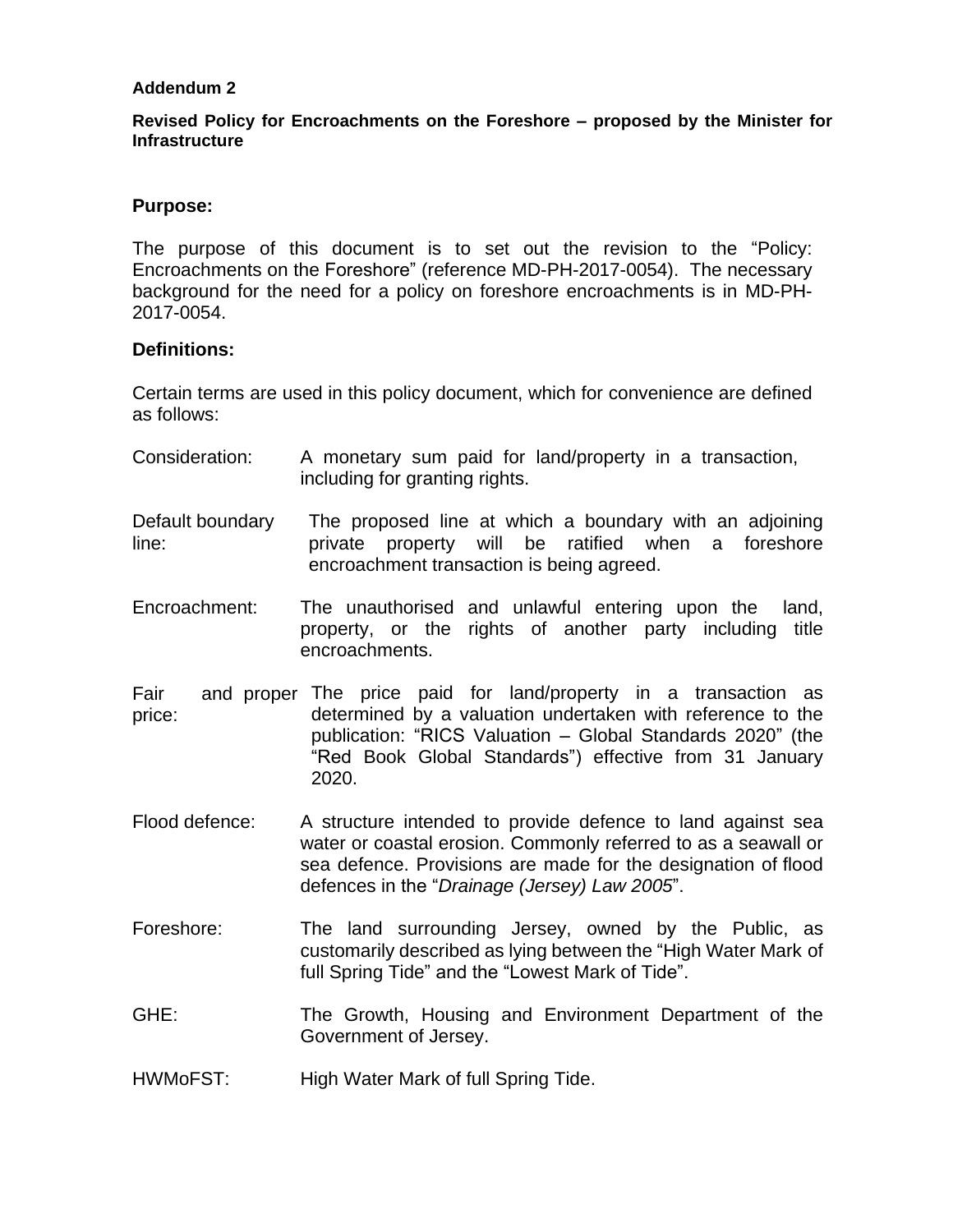| <b>Historic</b>                                                                 |                                                                                                                                                                                                                                                                                                                                                                                                                                                                                                                              |  |  |  |
|---------------------------------------------------------------------------------|------------------------------------------------------------------------------------------------------------------------------------------------------------------------------------------------------------------------------------------------------------------------------------------------------------------------------------------------------------------------------------------------------------------------------------------------------------------------------------------------------------------------------|--|--|--|
| encroachments:                                                                  | Encroachments which have existed for more than ten years.                                                                                                                                                                                                                                                                                                                                                                                                                                                                    |  |  |  |
| Interfering<br>encroachments:                                                   | Encroachments which:                                                                                                                                                                                                                                                                                                                                                                                                                                                                                                         |  |  |  |
|                                                                                 | a. frustrate, obstruct or make harder the exercise of any of<br>The Minister's/GHE's/JPH's duties, especially in respect<br>of access for maintenance and repair of flood defences,<br>and/or<br>b. reduce any right of access or exercised right as a matter<br>of longstanding habitual and recognised custom by the<br>general Public, and/or<br>c. have the potential to undermine or cause damage to a<br>flood defence or pollute the foreshore<br>d. affect the delivery of a service by the Government of<br>Jersey. |  |  |  |
| JPH:                                                                            | Jersey Property Holdings (part of GHE).                                                                                                                                                                                                                                                                                                                                                                                                                                                                                      |  |  |  |
| Licence<br>agreement:                                                           | A conditional agreement giving permission to a third party to<br>use, access or place something on an area of the<br>foreshore.                                                                                                                                                                                                                                                                                                                                                                                              |  |  |  |
| LMoT:                                                                           | Lowest Mark of Tide.                                                                                                                                                                                                                                                                                                                                                                                                                                                                                                         |  |  |  |
| <b>LOD</b>                                                                      | Law Officers' Department.                                                                                                                                                                                                                                                                                                                                                                                                                                                                                                    |  |  |  |
| Minor<br>encroachments:                                                         | Encroachments onto the foreshore which are of a trivial<br>nature in scale, for example, an encroachment by a<br>boundary fence or hedge of a few inches.                                                                                                                                                                                                                                                                                                                                                                    |  |  |  |
| New/recent<br>encroachments:<br>Encroachments<br>which have<br>existed for less |                                                                                                                                                                                                                                                                                                                                                                                                                                                                                                                              |  |  |  |

than ten years.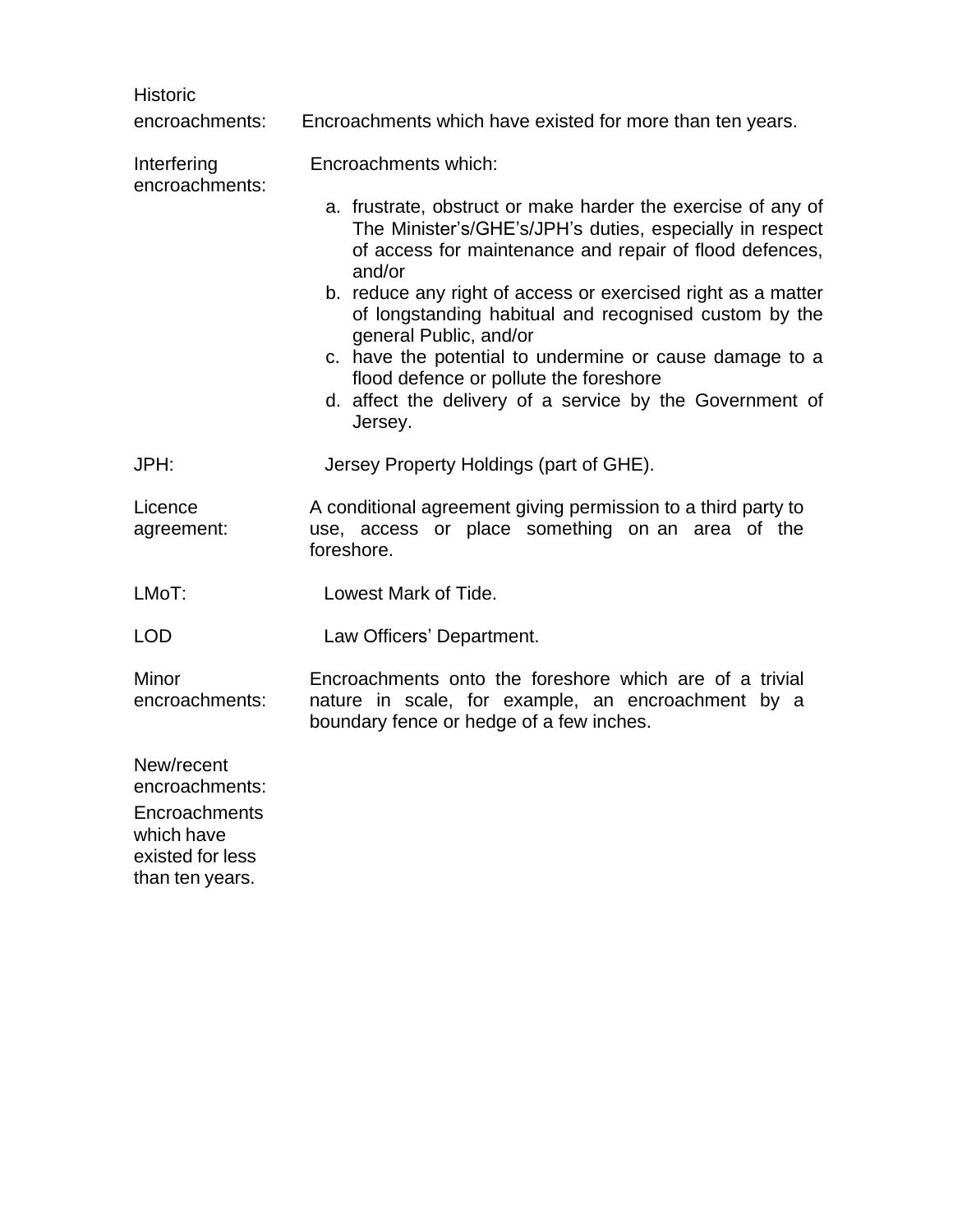Non-interfering encroachments:

Encroachments which do not:

- a. frustrate, obstruct or make harder the exercise of any of The Minister's/GHE's/JPH's duties, especially in respect of access for maintenance and repair of flood defences, and/or
- b. reduce the general Public's access to, or over, the foreshore or any right of access or exercised right as a matter of longstanding habitual and recognised custom by the general Public, and/or
- c. have the potential to undermine or cause damage to a flood defence or pollute the foreshore
- d. affect the delivery of a service by the Government of **Jersey**

Openings, steps and stairs: gates, Encroachments onto the foreshore comprising openings, gates, steps and/or stairs from a third-party property onto, or over an adjoining part of the foreshore.

Reclaimed Areas of the foreshore which have been reclaimed, foreshore: typically from the construction of a flood defence and the in-filling of the void behind the new wall to create a level

area of land.

Surface water **Encroachments** onto the foreshore comprising drainage discharge pipes: pipes which discharge surface water from a third-party property either through or onto a flood defence or onto or over an adjoining part of the foreshore.

The Minister: The Minister for Infrastructure.

Title **An encroachment on the foreshore**, including onto a encroachments seawall, which is claimed/recorded in a property's title

> contract, but where the Crown or the Public has not been party to the contract to agree the terms.

### **Categories of foreshore encroachment:**

For the purposes of this policy document, foreshore encroachments are categorised as follows:

- A. New/recent encroachments.
- B. Historic encroachments.
- C. Minor encroachments.

Encroachment categories A. and B. may be sub-categorised as follows:

I. Interfering encroachments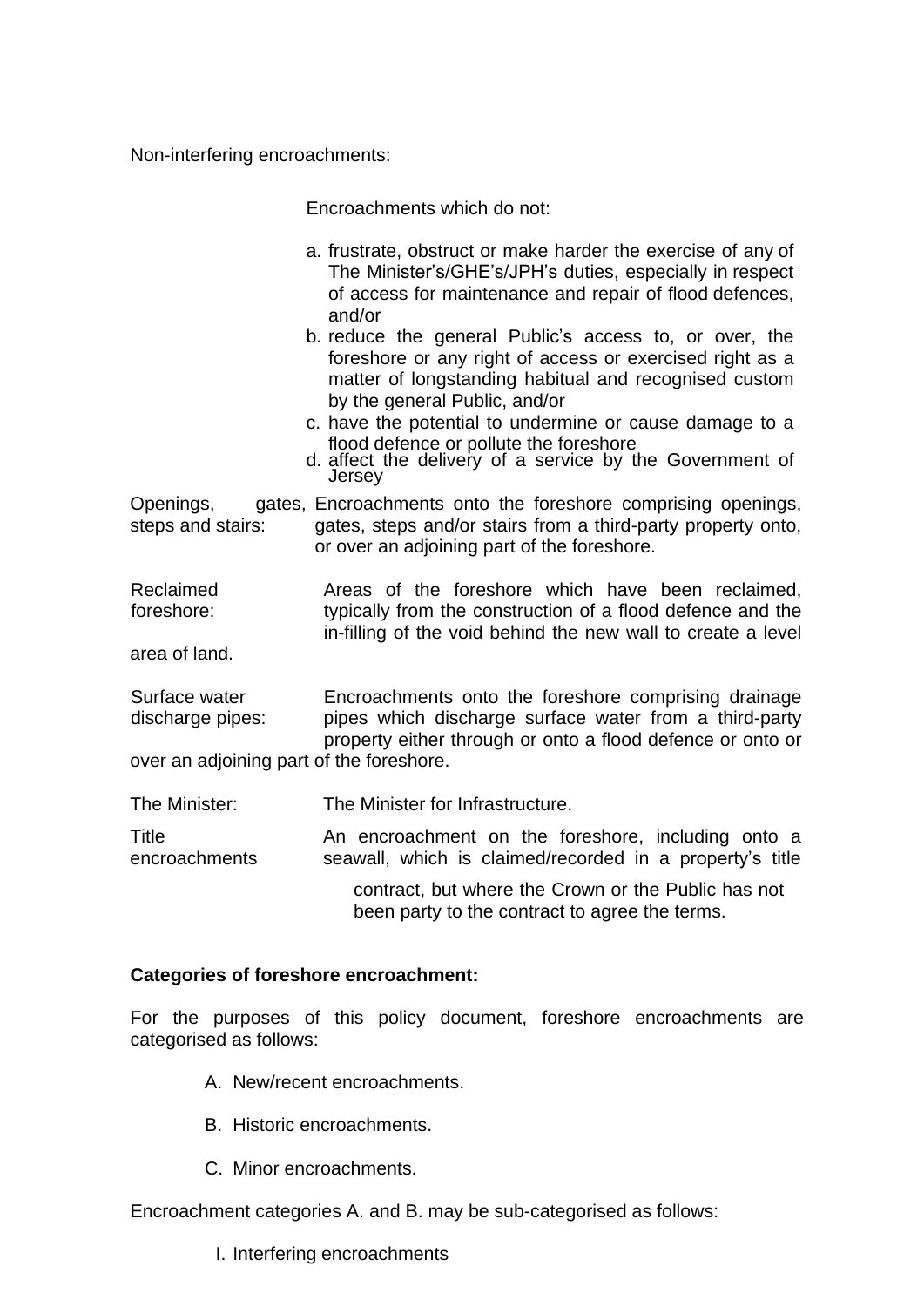II. Non-interfering encroachments.

Encroachment sub-categories I. and II. may be sub-categorised as follows:

- Openings, gates, steps and stairs
- Surface water discharge pipes

Note: The above referenced categories, sub-categories and sub-sub-categories can all be classed as **technical encroachments** where applicable.

# **Preamble:**

## **The principles of the polices:**

The policies as set-out on pages 8-10 of this document are supported by two main principles:

- 1. That the Public is the owner of the foreshore, including any reclaimed areas situated to the rear of the seawalls. The Crown's gift of the Foreshore to the Public of the Island in 2015 was to the Public and not to individual private landowners.
- 2. JPH is a body established by the States Assembly to manage land and buildings owned by the public of Jersey and ensure best value is realised (as per "Statement on Land Valuation" as approved under MD-PH-2006-0094).

Where Public land of any type is annexed to third party properties without authorisation, JPH has to act in the Public interest to reach the best resolution on behalf of the Public.

When land is encroached, there are only three options: recover the land, transact in the land or do nothing.

Based upon the above-mentioned primary principles the main objectives are:

- 1. Resolve and/or regularise all foreshore encroachments for a clear landside boundary line.
- 2. Prioritise resolving and/or regularising new/recent encroachments.

3. Where the outcome involves (i) the transfer of an area of the foreshore or (ii) the grant of rights, to ensure that the transaction accords to the "Statement on Land Valuation" as approved under MD-PH-2006-0094).

## **The Public's landside ownership of the foreshore:**

The Public of the Island owns the foreshore and seabed of Jersey, having been ceded the land by the Crown in a series of contracts starting in 1895 and culminating in 2015.

The extent of the Foreshore is customarily described in Jersey as all that land lying between "*le plein de Mars*" (the High Water Mark of full Spring Tide or, more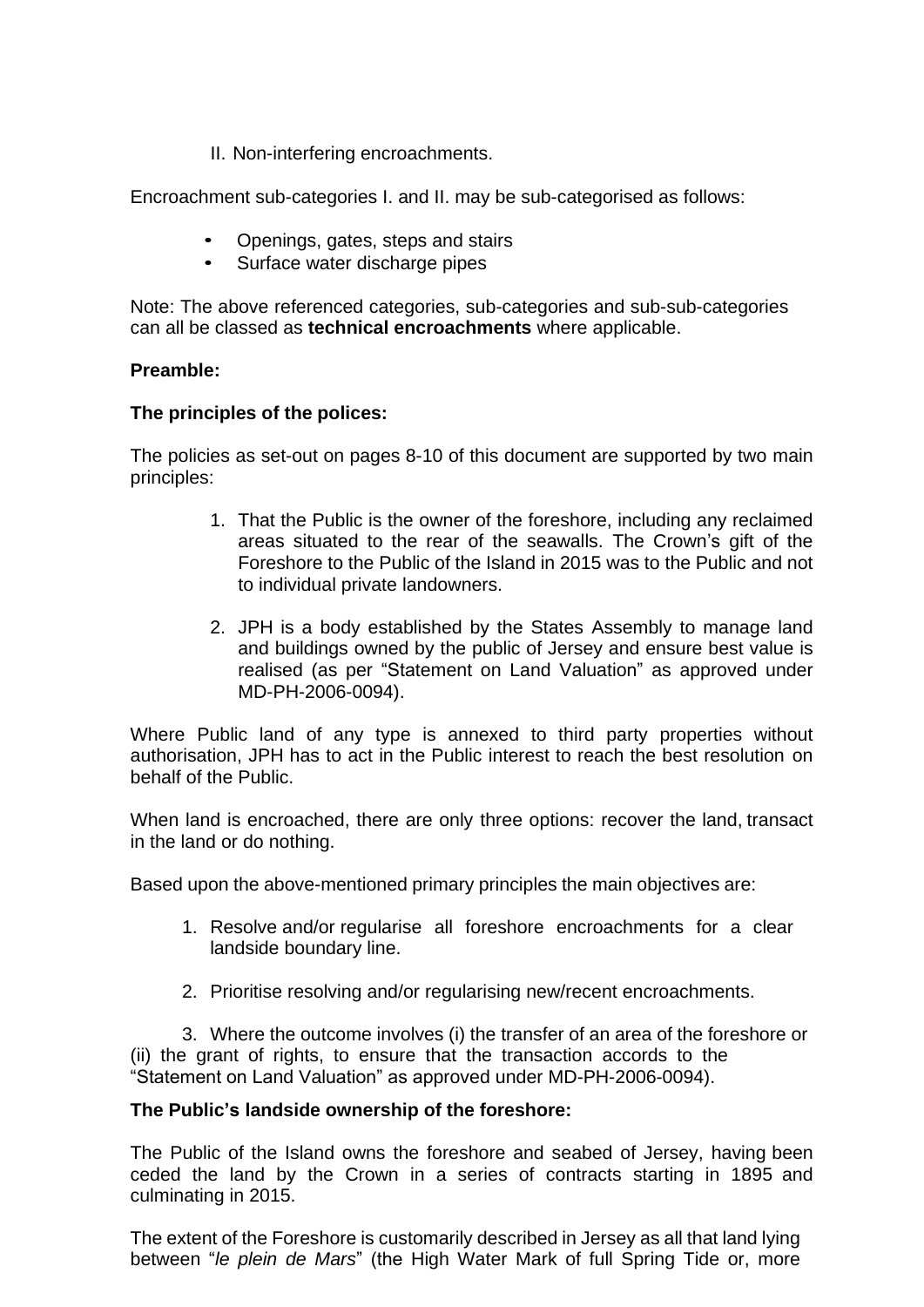correctly, the mark which the tide reaches during the highest tide in the month of March) and "*le niveau de basse mer*" (or the lowest mark of tide, often referred to as the *datum* level). The landside extent is highly relevant to this policy document as it is the line between the Public's foreshore and adjoining private properties.

Where Public seawalls have been built on the foreshore, it is generally always the case that they were built forward of the "HWMoFST", thus leaving strips of residual foreshore behind the masonry/concrete structures. In most, if not all cases, the voids behind seawalls have been backfilled/ infilled, thus creating strips of reclaimed foreshore.

Apart from in a very limited number of cases where the Crown has previously conveyed parcels of reclaimed land behind certain seawalls to adjoining private property owners, the Public ownership includes all strips of the foreshore situate to the rear of the seawalls.

In 2019 JPH and the LOD commenced a project to research the upper limit of the foreshore in all areas not previously investigated, in order to gather as complete information as possible on the landside extent. The project has provided extensive information on the nature and scale of foreshore encroachments around the island. From this work a 'default boundary line' has been formulated to work from.

### **Prescription**

Prescriptive possession was a customary law codified in the Code of 1771 – *"possession quadragenaire*" - being 40 years peaceable, uninterrupted and unchallenged possession of land will usually give good title of the land to that person.

However, as a matter of customary law, it is not possible to establish title by *possession quadragenaire* against the Crown because prescription does not run against the Crown's immovable property.

Prescription does however run against the Public. So, whilst the position of the Crown could not be affected by encroachments by third parties, the same does not hold for the Public, and 40 years of peaceable, uninterrupted and unchallenged possession of a strip of foreshore from 2015 to 2055 could render good title to the third party.

### **Planning Permission**

Cases exist where third party property owners have included strips of foreshore, sometimes including parts of seawalls, in development applications made to the Planning authority, which applications may have received 'planning approval' and the developments completed. Such approval/development does not change the ownership status of the encroached foreshore, or how it is to be resolved under this policy.

## **Jersey Property Holdings**

JPH was established by the States Assembly in 2005 under the framework of a Proposition<sup>6</sup> concerning the management of the Public property portfolio. The proposition set-out the aims of the organisation, which including realising the value

<sup>6</sup> Policy and Resources Committee proposition lodged 03.05.05 "States of Jersey Property Holdings: **Establishment**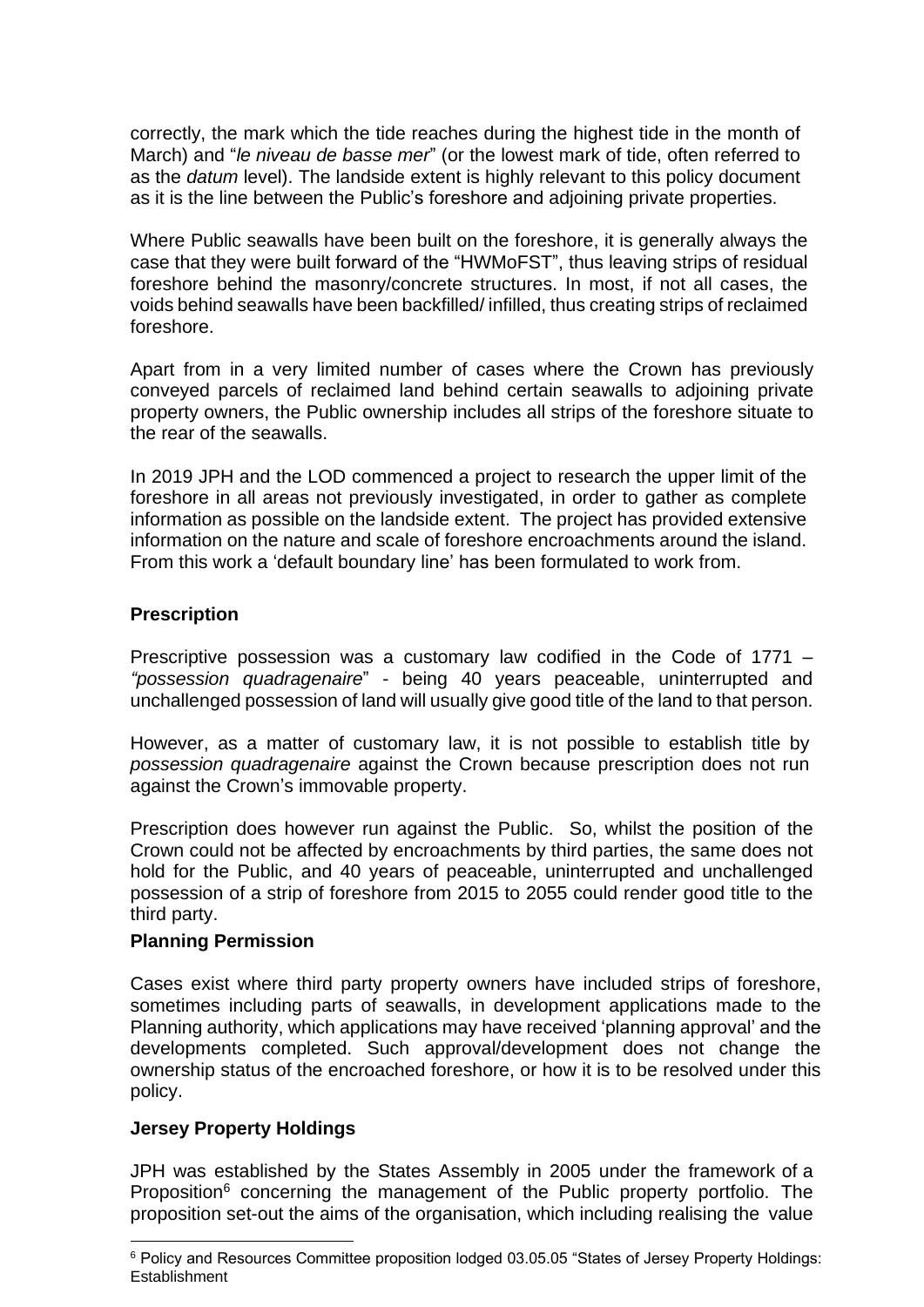of Public land and property. JPH replaced "Property Services"<sup>7</sup> which itself was established in 1991 – again with a remit including the principle of realising best value for Public land.

In 2006 JPH made a formal valuation policy "Statement on Land Valuation" as approved under MD-PH-2006-0094. That policy aimed to reinforce the intention to realise the proper value of all Public land and property.

In view of the established remit of JPH and its formal 2006 valuation policy, it is clear that one of its functions is to ensure that Public land, when disposed of, is done for a fair and proper price. Encroached strips of the foreshore typically enhance and add value to the costal properties which have annexed the land. It is JPH's role to negotiate a settlement to reflect that position.

The Minister, through GHE and JPH, has certain responsibilities in respect of the foreshore including flood defences, control of encroachments and beach cleaning. In addition, other Ministers have a range of functions and duties relating to the foreshore such as development control, the policing of beaches and controlling deposits in the sea.

JPH, and its predecessor department Property Services have dealt with encroachments on the Foreshore since the early 1990s, with evidence of encroachments dating back considerably further than that. All cases dealt with by JPH and Property Services have had regard to the proper value of the land taken.

When decisions are made in respect of the management or disposal of the Public's land, the Public interest must be, and is, considered.

## **Policies:**

## 1. **Landside boundary of the foreshore**

- a. A proactive approach will be taken by JPH to use the information held on the upper limit of the foreshore towards private properties and the recommended 'default boundary lines', to resolve foreshore encroachments and to ratify boundaries with adjoining properties. This is to include JPH communicating with such private owners the information held on the upper limit of the foreshore, and the recommended 'default boundary lines'.
- b. The Law Society of Jersey's Standard Seller Questionnaire (Jan 2019), in particular questions 3 and 19, may also lead to approaches being made to JPH by the Public's neighbours.
- c. The age of an encroachment will be considered as one of the factors in its resolution.

### 2. **New/recent encroachments**

- a. A proactive approach will be taken by JPH to identify **new/recent encroachments** and to take action to resolve or regularise them with the respective third parties.
- b. New encroachments occurring after the date of this Policy document

<sup>7</sup> Established as the Property Management Office under P.43/1991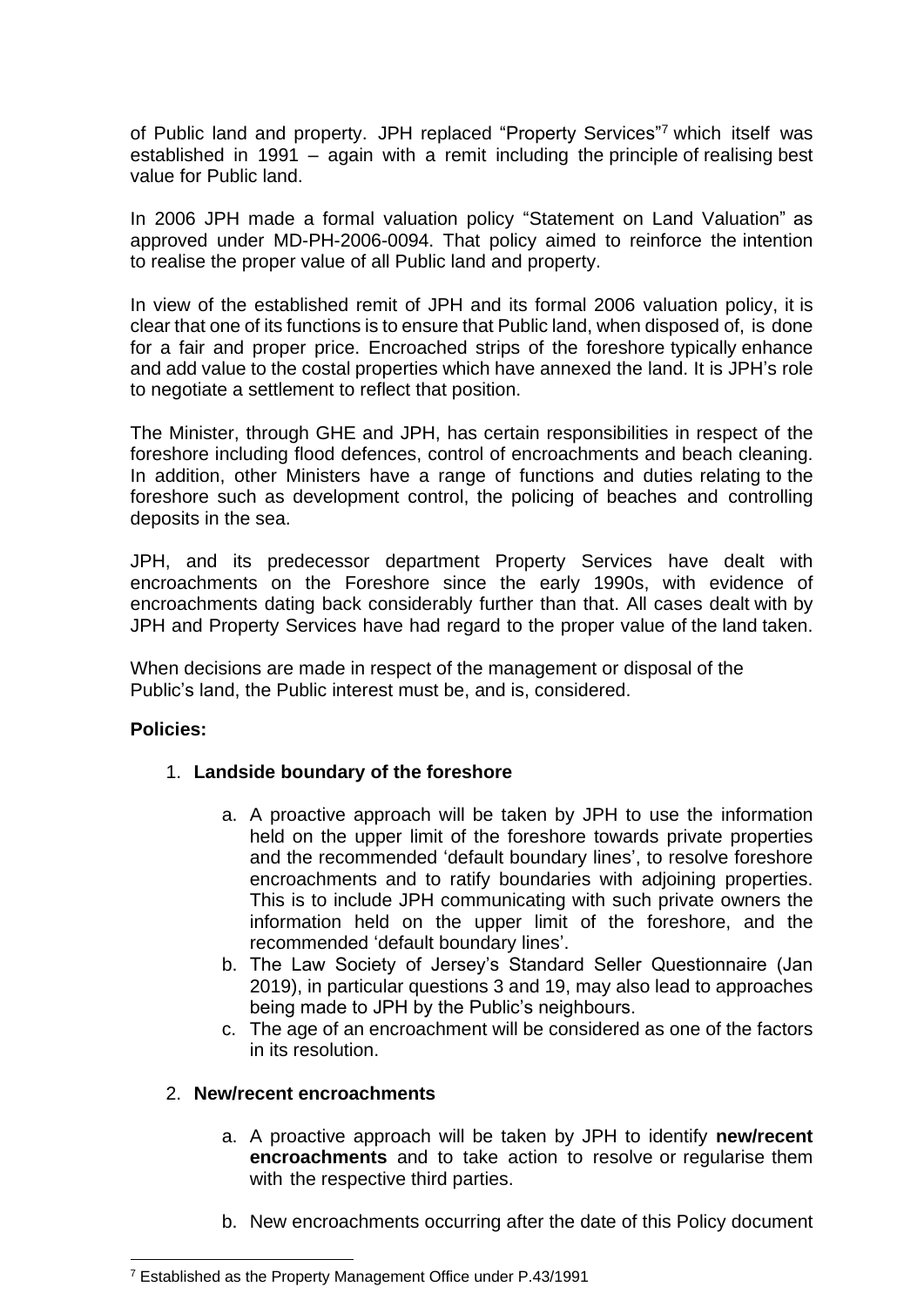will be required to be removed and the foreshore restored to its prior state at the cost of the third party. This position applies irrespective of the sub-category **interfering encroachments** or **non-interfering encroachments** or the sub-sub-category **openings, gates, steps and stairs**.

- c. There is a presumption that **new/recent encroachments** in the subcategory **interfering encroachments** will be required to be removed and the foreshore restored to its prior state at the cost of the third party. This also applies to the sub-sub-categories **openings, gates, steps and stairs**, and **surface water discharge pipes**.
- d. However, in certain cases, the Minister may decide to allow **new/recent encroachments** to remain – primarily those in the subcategory **non-interfering encroachments**.
- e. Policy 2.d. is subject to:
	- i. a sale or lease of the encroached land taking place from the Public to the third party – as approved by the Minister;
	- ii. the sale or lease of the encroached land being for a fair and proper price, and the Public's costs also being met by the third party;
	- iii. the sale or lease of the encroached land being subject to the 'default boundary line' being ratified; and
	- iv. where applicable, the sale or lease of the encroached land being subject to reasonable provisions for the Public to retain necessary access onto the sold/let land for future essential maintenance of a sea defence or for future essential improvement of a sea defence, including heightening.
- f. Policy 2.d. may also be subject to, in the case of the sub-subcategories **openings, gates, steps and stairs** and **surface water discharge pipes**:
	- i. a licence agreement covering the use of the openings, gates, steps and/or stairs and surface water discharge pipes between the Public and the third party, subject to terms to be decided by the Minister;
	- ii. however, where any part of an opening, gate, step or stair or discharge pipe is deemed to comprise an interfering encroachment and having an impact on the current or future function or integrity of a sea defence, then any necessary modifications to restore the sea defence will be required.

Policy 2 also applies to **title encroachments** and to encroachments which may have been granted 'planning permission' to a third party.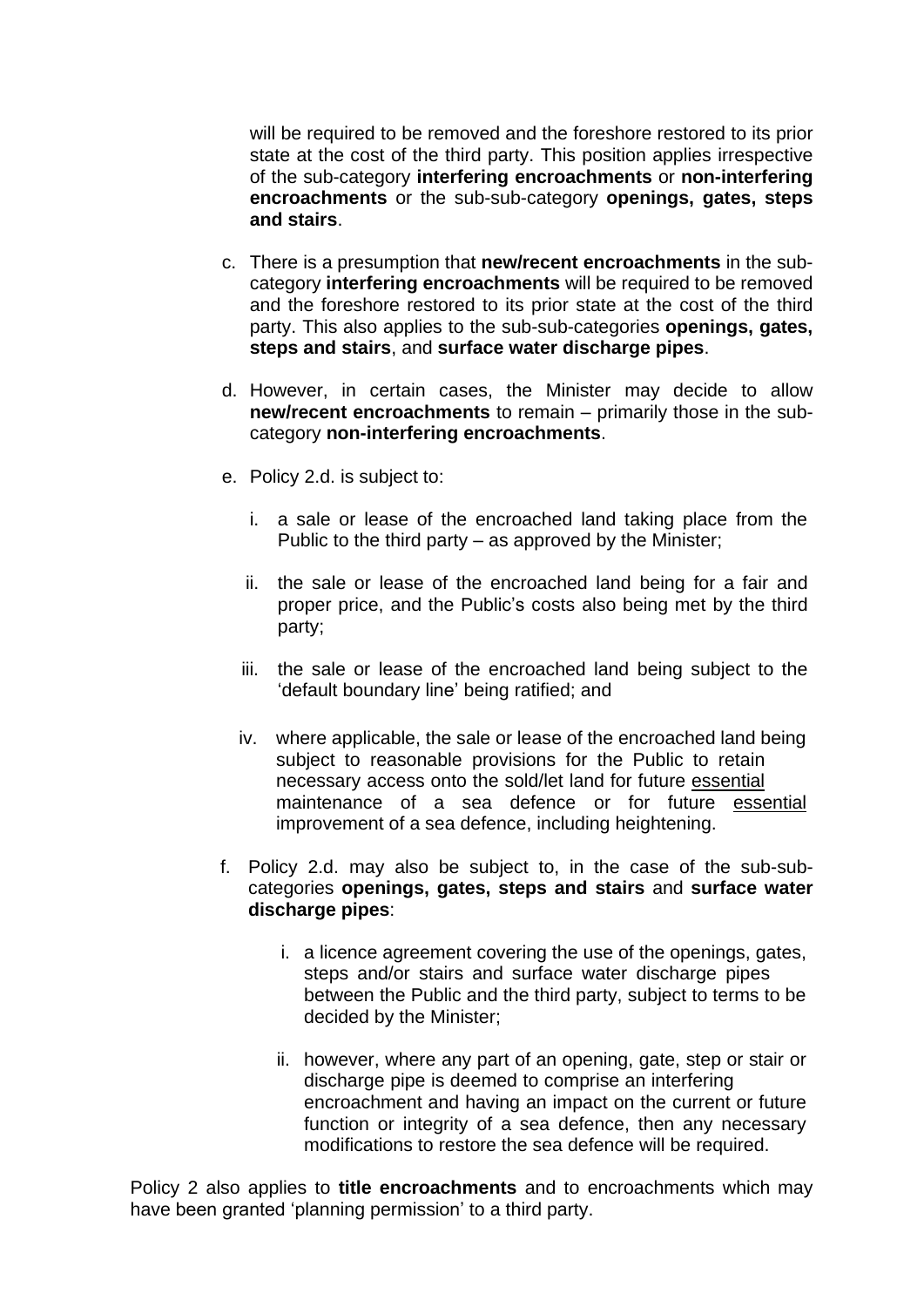# 3. **Historic encroachments**.

- a. A proactive approach will also be taken by JPH to identify, record and monitor changes to **historic encroachments**.
- b. A proactive approach will be taken by JPH to notify third party owners with **historic encroachments** of the upper limit of the foreshore and the default boundary line.
- c. Changes to **historic encroachments** made after the date of this Policy document will be deemed to recategorize them as **new/recent encroachments**, with the relevant policies for that category then being applicable.
- d. A proactive approach will be taken by JPH to engage with third party owners with **historic encroachments** to resolve their encroachments, either by:
	- i. restoring the foreshore to its prior state on terms to be agreed between the parties.
	- ii. a sale or lease of the encroached land taking place from the Public to the third party, subject to a fair and proper price being paid for the land, but subject to a reduction in the price to reflect the period for which the **historic encroachment** has existed.

Policy 3. applies to both **interfering encroachments and non-interfering encroachments**, and to **title encroachments** and encroachments which may have been granted 'planning permission' to a third party. However, in the case of the subsub-categories **openings, gates, steps and stairs** and **surface water discharge pipes**, the presumption is that such encroachments will be regularised by a licence agreement as set-out under Policy 2.f.i.

## 4. **Minor encroachments**.

- a. A proactive approach will be taken by JPH to identify, record and monitor change.
- b. JPH may decide to bring such encroachments to the attention of respective third parties, which parties may wish to seek to regularise the encroachments.

# 5. **General**

In so far as it can be ascertained, the age of the encroachment prior to 2015 when the Crown transferred ownership of the foreshore to the Public of the Island) will be taken into account as a factor in how the encroachment will be considered and dealt with in relation to all types of encroachment. The longer that the encroachment has been in existence prior to 2015 the more favourably this will be taken into account towards the third party concerned.

Secondly, if the third party can provide evidence that the Crown in fact agreed to the encroachment this will be taken into account favourably in considering and dealing with the encroachment.

End of policy document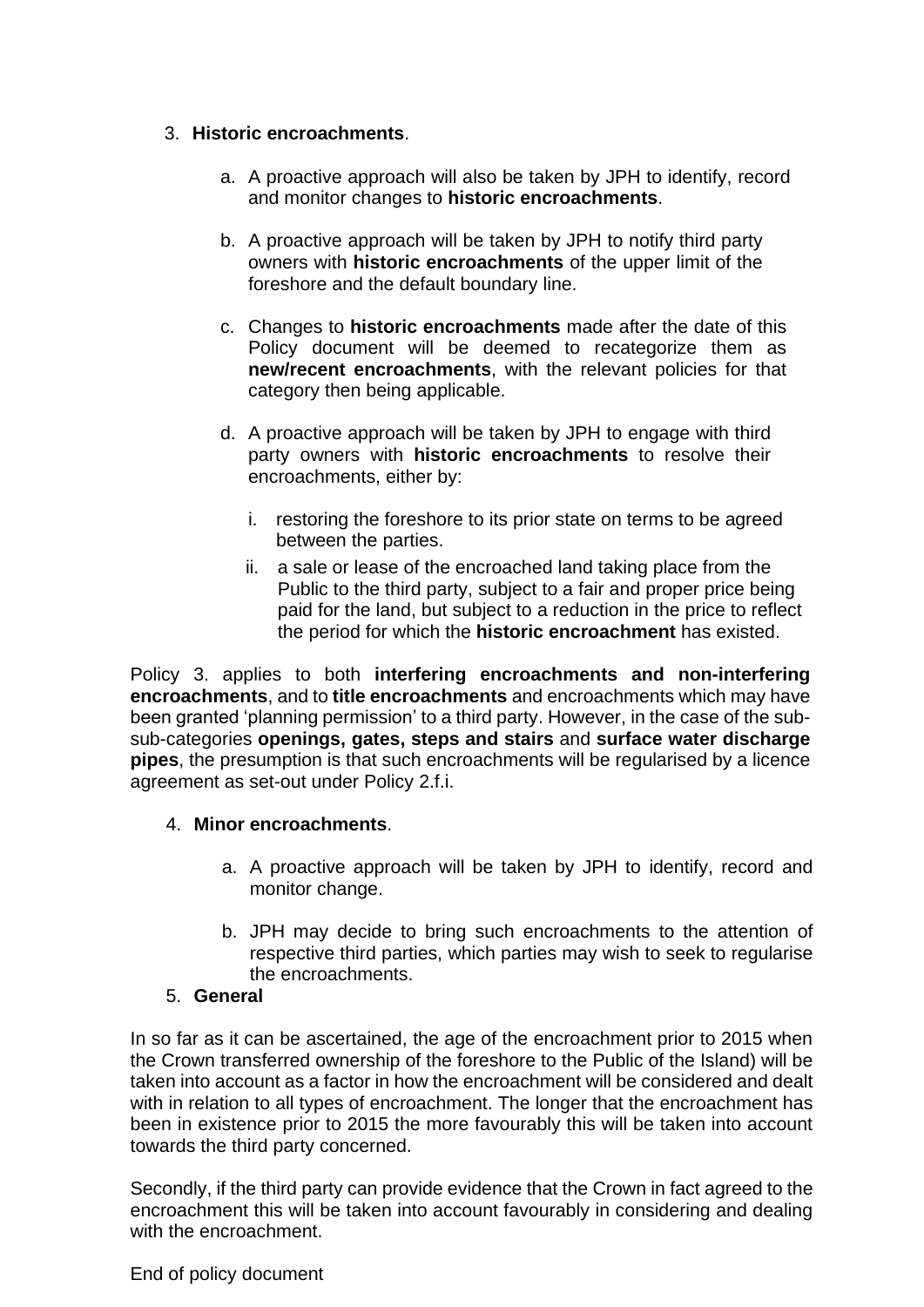### **APPENDIX**

### **PROCEDURES IN CONNECTION WITH THE POLICY**

### **1. Upper limit of the foreshore/default boundary lines**

As contained in the policy:

*"In 2019 JPH and the LOD commenced a project to research the upper limit of the foreshore in all areas not previously investigated, in order to gather as complete information as possible on the landside extent. The project has provided extensive information on the nature and scale of foreshore encroachments around the island. From this work a 'default boundary line' has been formulated to work from."*

Procedurally, it is intended that JPH will contact every property owner whose property has been included in the research, in order to explain the findings.

That is considered to be the fairest approach to such owners, in order to give them time to consider the information, and to submit any counter-information which they may wish to submit.

Work is currently in hand to convert the research information onto a plan or map

format. Following JPH making contact with all owners, it is intended that

arrangements will be

made for the plan(s) or map to be made accessible in accordance with Data Protection (Jersey) Law 2018 principles.

### **2. Sliding Scale**

In cases of **Historic Encroachments**, the value of land, where subject to a transaction, should be reduced to reflect the period of existence of the encroachment:

| <b>Age of Encroachment</b><br>consideration payable                                                                                                                                                                                                                                           | 2017 - Reduction in                                                                                                                                                                       |           | 2021<br>in consideration<br>payable                                                                | - Reduction |
|-----------------------------------------------------------------------------------------------------------------------------------------------------------------------------------------------------------------------------------------------------------------------------------------------|-------------------------------------------------------------------------------------------------------------------------------------------------------------------------------------------|-----------|----------------------------------------------------------------------------------------------------|-------------|
| Up to 5 years<br>Over 5 years to up to 10 years Over<br>10 years to up to 15 years Over 15<br>years to up to 20 years Over 20 years reduction<br>to up to 25 years Over 25 years to up<br>to 30 years Over 30 years to up to 35<br>years Over 35 years to up to 40 years 25%<br>Over 40 years | No reduction No reduction No<br>10% reductionreduction 20%<br>15%<br><b>20%</b><br>reduction<br>reduction<br>30%<br>reduction<br>35%<br>reduction<br>40%<br>reduction<br>50%<br>reduction | reduction | 25% reduction<br>30% reduction<br>35% reduction<br>40% reduction<br>50% reduction<br>60% reduction |             |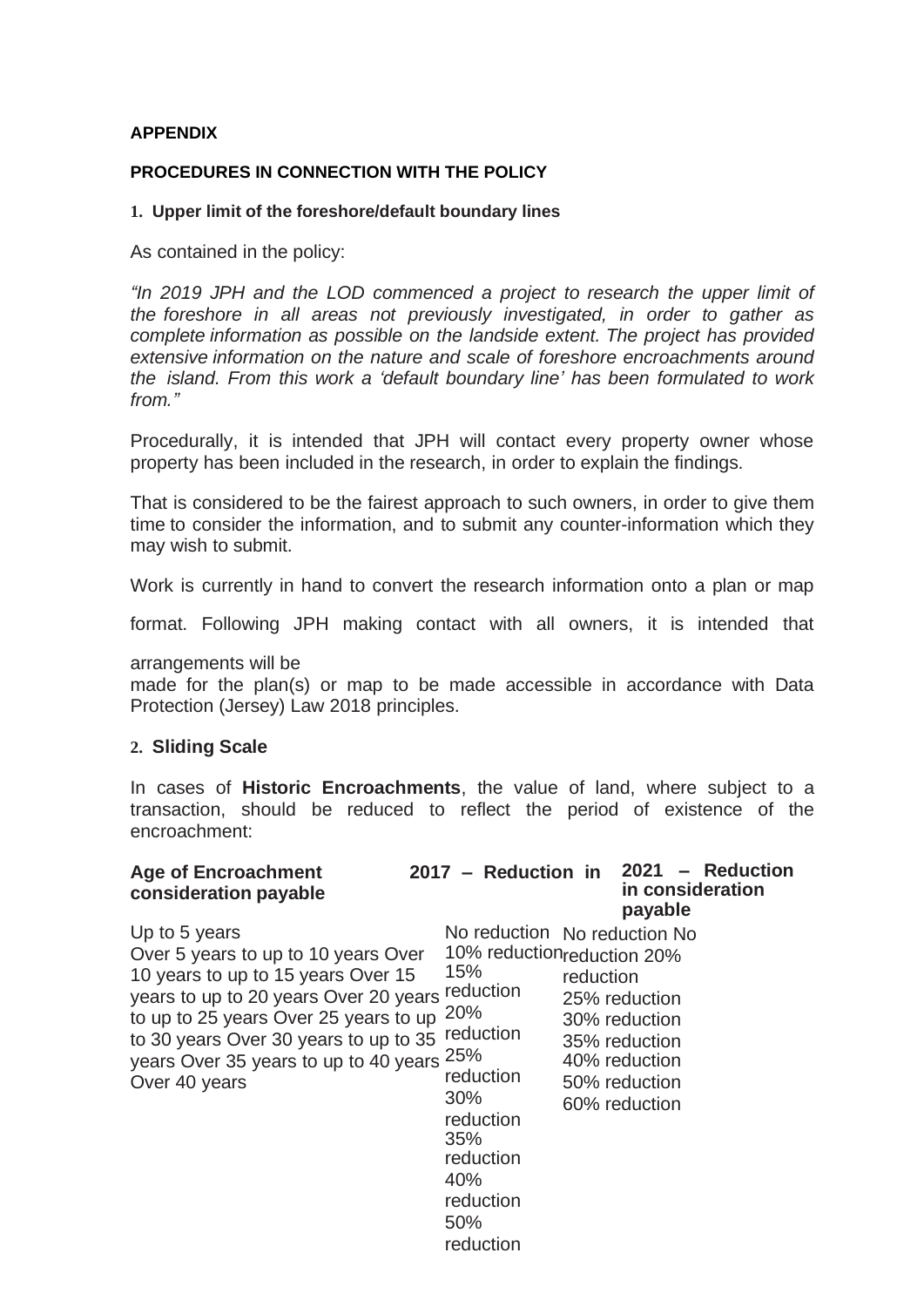# **3. Procedure for foreshore encroachments**

I JPH will contact in writing every property owner whose property borders the foreshore and has been included in the LOD research, in order to explain the findings.

II This will include:

a. The opinion of the line reached by the upper limit of the foreshore at that property, and thus the Public's claim to ownership of the foreshore.

b. The basis of the claim.

c. The default boundary line at that location.

d. A description of what encroachment, if any, exists on the Public land at that property.

e. The option for resolution of the encroachment, or options if there are more than one.

III. JPH will invite every owner to consider the content of the communication, and to seek their own advice as required.

IV. JPH will request that every owner responds in writing to the communication within two months, but will also arrange Officer meetings beforehand if requested, for discussion purposes.

V. Depending on which resolution option is favoured and agreed between JPH and the adjoining owner, the following steps will be taken:

# **a. Agreed boundary where there is [neither] the sale [nor material loss] of public land.**

**i.** In cases where no encroachment is claimed, but there is a lack of a contractually defined boundary between the foreshore and the third-party property, it will be recommended that a boundary ratification contract is passed by the parties before Royal Court.

**ii.** Unless otherwise agreed, this will be based upon the default boundary line

# **b. Dispute.**

**i.** If the adjoining owner disputes the Public's claim to ownership of the land, then then the two parties will seek to agree a route to resolution. Ultimately this may lead to the dispute being referred to an independent expert third-party for an opinion.

# **c. Removal of the encroachment.**

**i.** A timetable will be agreed with the adjoining owner for the removal of the encroachment, and the role which JPH will take in that.

# **d. Sale of the encroached land.**

**i.** JPH will commission an independent valuation of the land.

**ii.** The adjoining owner will be at liberty to commission their own valuation.

**iii.** JPH and the adjoining owner will seek to agree a figure for the value of the land.